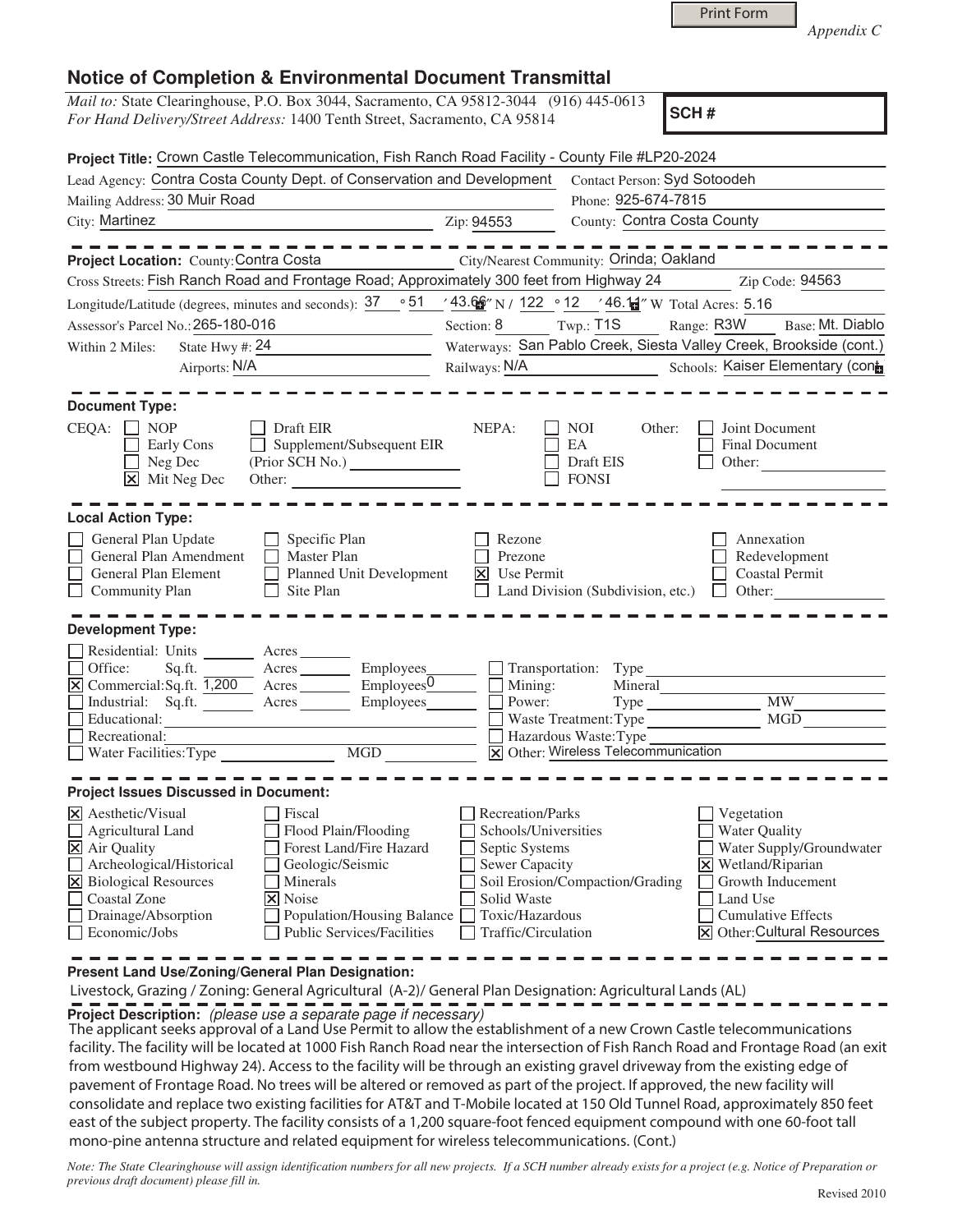### **Reviewing Agencies Checklist**

| Lead Agencies may recommend State Clearinghouse distribution by marking agencies below with and "X".<br>If you have already sent your document to the agency please denote that with an "S". |                                                     |
|----------------------------------------------------------------------------------------------------------------------------------------------------------------------------------------------|-----------------------------------------------------|
| Air Resources Board                                                                                                                                                                          | Office of Historic Preservation                     |
| Boating & Waterways, Department of                                                                                                                                                           | Office of Public School Construction                |
| California Emergency Management Agency                                                                                                                                                       | Parks & Recreation, Department of                   |
| California Highway Patrol<br>$\mathcal{L}^{\text{max}}$                                                                                                                                      | Pesticide Regulation, Department of                 |
| $\overline{X}$<br>Caltrans District #4                                                                                                                                                       | Public Utilities Commission                         |
| <b>Caltrans Division of Aeronautics</b>                                                                                                                                                      | Regional WQCB #                                     |
| $\overline{\phantom{a}}$<br><b>Caltrans Planning</b>                                                                                                                                         | <b>Resources Agency</b>                             |
| Central Valley Flood Protection Board                                                                                                                                                        | Resources Recycling and Recovery, Department of     |
| Coachella Valley Mtns. Conservancy                                                                                                                                                           | S.F. Bay Conservation & Development Comm.           |
| <b>Coastal Commission</b>                                                                                                                                                                    | San Gabriel & Lower L.A. Rivers & Mtns. Conservancy |
| Colorado River Board<br>$\mathcal{L}^{\text{max}}$                                                                                                                                           | San Joaquin River Conservancy                       |
| Conservation, Department of                                                                                                                                                                  | Santa Monica Mtns. Conservancy                      |
| Corrections, Department of                                                                                                                                                                   | <b>State Lands Commission</b>                       |
| Delta Protection Commission                                                                                                                                                                  | <b>SWRCB: Clean Water Grants</b>                    |
| Education, Department of                                                                                                                                                                     | <b>SWRCB: Water Quality</b>                         |
| <b>Energy Commission</b>                                                                                                                                                                     | <b>SWRCB: Water Rights</b>                          |
| $\overline{X}$<br>Fish & Game Region $#3$                                                                                                                                                    | Tahoe Regional Planning Agency                      |
| Food & Agriculture, Department of                                                                                                                                                            | Toxic Substances Control, Department of             |
| Forestry and Fire Protection, Department of                                                                                                                                                  | Water Resources, Department of                      |
| General Services, Department of                                                                                                                                                              |                                                     |
| Health Services, Department of                                                                                                                                                               |                                                     |
| Housing & Community Development                                                                                                                                                              |                                                     |
| $\overline{X}$<br>Native American Heritage Commission                                                                                                                                        |                                                     |
| Local Public Review Period (to be filled in by lead agency)<br>Starting Date September 23, 2020                                                                                              | Ending Date October 23, 2020                        |
| Lead Agency (Complete if applicable):                                                                                                                                                        |                                                     |
|                                                                                                                                                                                              |                                                     |
|                                                                                                                                                                                              |                                                     |
|                                                                                                                                                                                              |                                                     |
|                                                                                                                                                                                              | Phone:                                              |
| Phone:                                                                                                                                                                                       |                                                     |
| <b>Signature of Lead Agency Representative:</b>                                                                                                                                              | Syd Stood<br>Date: 9/22/2020                        |

Authority cited: Section 21083, Public Resources Code. Reference: Section 21161, Public Resources Code.